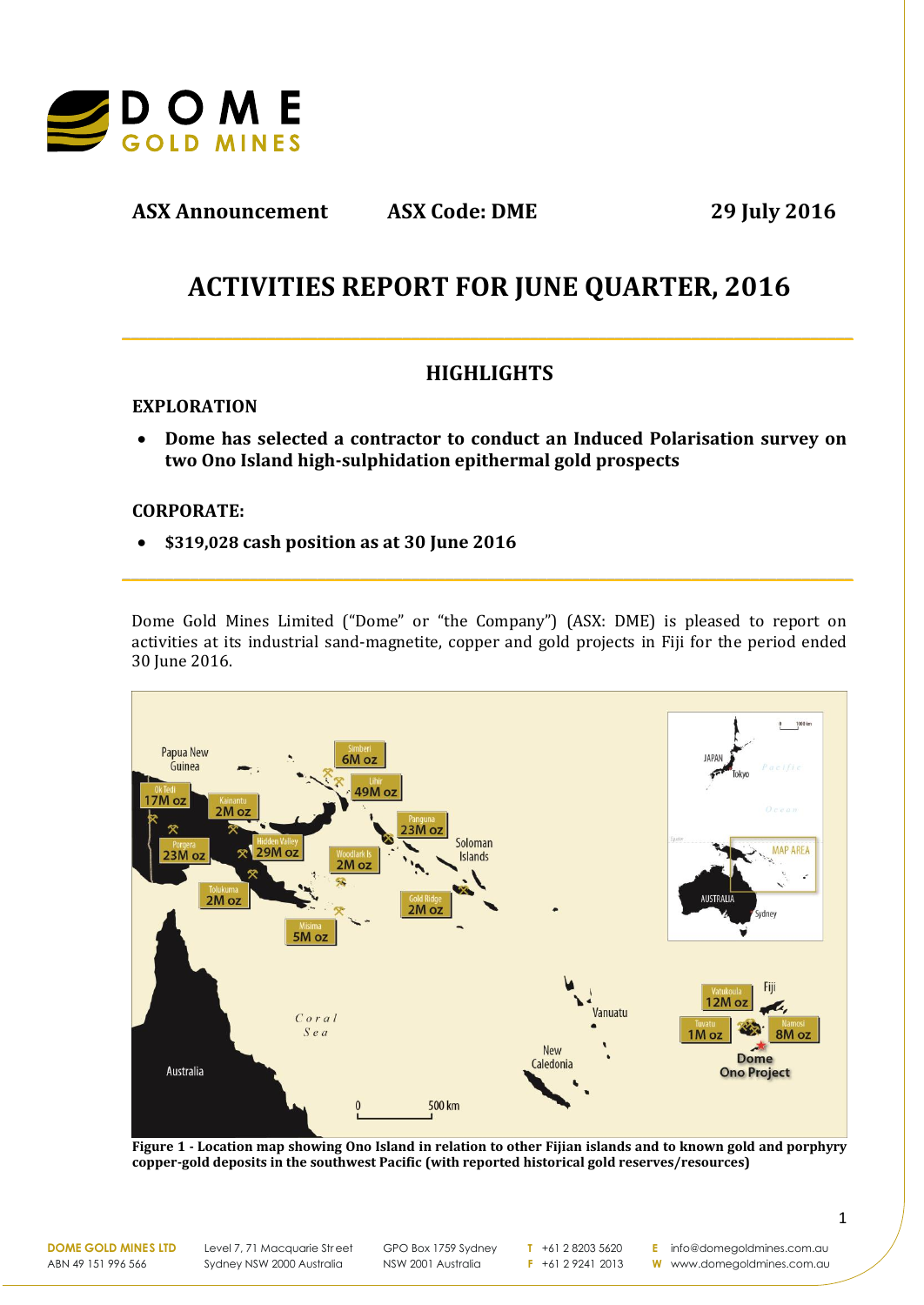

### **Ono Island (SPL 1451) - Induced Polarisation Geophysical Survey**

During the June quarter Dome obtained competitive quotes to conduct an Induced Polarisation (IP) geophysical survey over two gold prospects (Naqara East and Naqara West) on the northern half of SPL 1451 on Ono Island. Ono is a young volcanic island at the eastern end of the Kadavu Group of islands and is located about 80 kilometers south of Suva, the capital of Fiji. Previous exploration by Dome on Ono has recognised the existence of two attractive epithermal gold prospects that show strong similarities with features observed at known gold deposits in the southwest Pacific (Fig. 1).

The IP program is scheduled to commence in August and will cover approximately 21 line kilometres over the two prospects (see Figure 2). Processed and interpreted data will be used to identify sites for exploration diamond drilling, planned for later in 2016.

As previously announced, soil samples analysed by mobile metal ion methods detected coincident Au-Ag-Cu-Pb-Hg-As-Mo-Ba-Sb-Se anomalies. Geological mapping determined that the multielement anomalies were coincident with two areas of hydrothermal clay-silica alteration, typical of alteration in the upper levels of high-sulphidation epithermal systems. The presence of this alteration is believed to indicate potential for epithermal ("boiling zone") gold mineralisation 200m to 300m below surface.

### **Sigatoka (SPL 1495) - Industrial Sand-Magnetite Project**

An application for a Mining Lease on the Sigatoka project continues to be processed by the Mineral Resources Department of Fiji.

#### **Exploration Plans – September Quarter 2016**

The results from the IP survey on Ono Island will be used to aid in selection of exploration drill site locations at the Naqara prospects. Detailed design of a drilling program to test the targets identified will ensue, with drilling to follow in the fourth Quarter of 2016, funds permitting.

Funding continues to be sought to complete the Definitive Feasibility Study on the Sigatoka industrial sand-magnetite project.

#### **CORPORATE**

#### **Cash position**

As at 30 June 2016, Dome held \$319,028 in cash.

For further information about Dome and its projects, please refer to the Company's website [\[www.domegoldmines.com.au\]](http://www.domegoldmines.com.au/) or contact the Company at (02) 8203 5620.

Melendy

cCarthy **Executive Officer**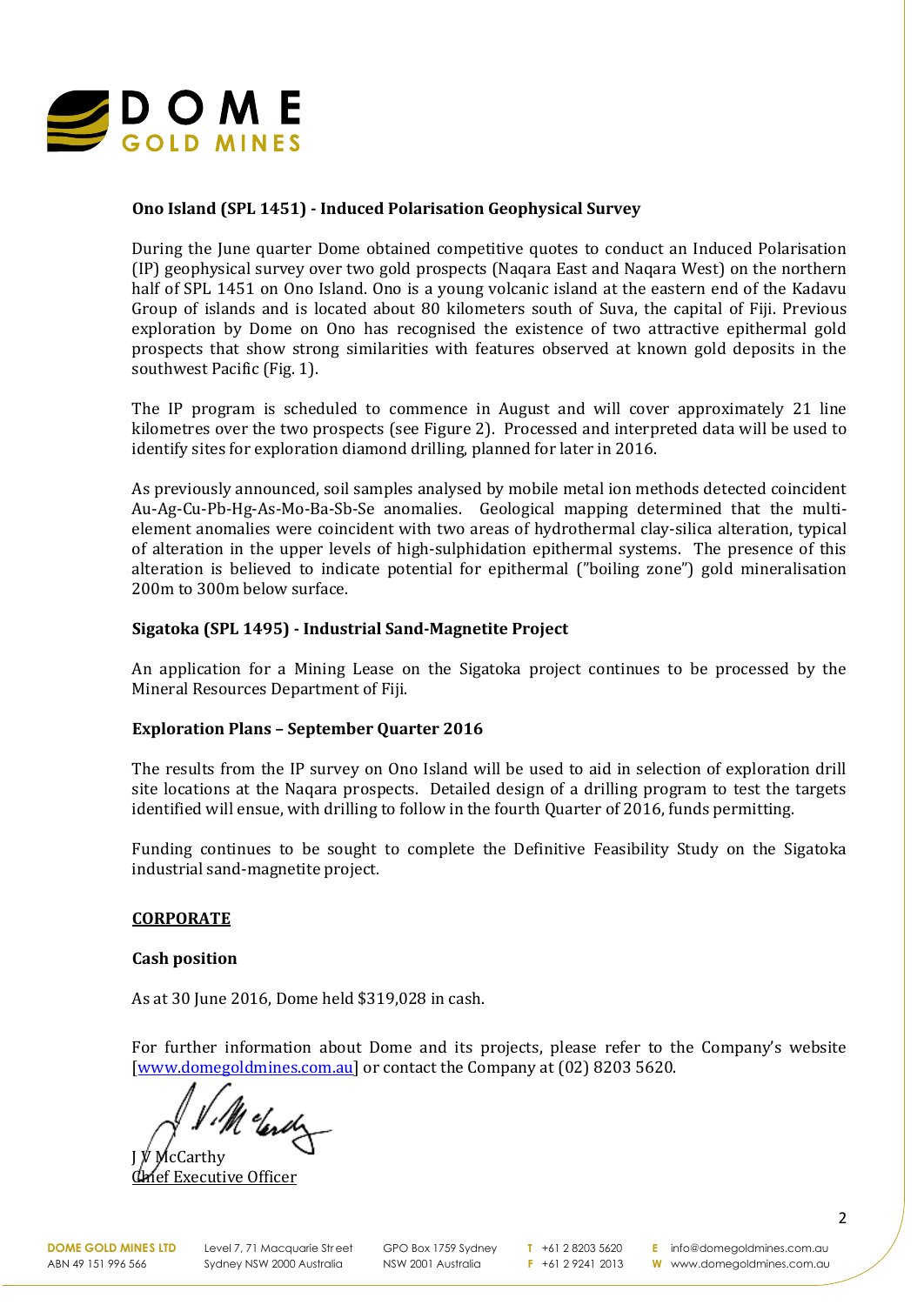



**Figure 2 – Epithermal gold prospects (coloured areas) and proposed IP survey lines at Naqara, Ono Island, Fiji (grid lines are 400 x 400m)**

#### *COMPETENT PERSON'S STATEMENT:*

*The information in this report that relates to Exploration Results is based on information compiled by John McCarthy, who is Chief Executive Officer of the Company. Mr McCarthy is a geologist who is a Member of the Australasian Institute of Mining and Metallurgy and has sufficient experience which is relevant to the style of mineralisation and type of deposits under consideration and to the activities which he is undertaking to qualify as a Competent Person as defined in the 2012 Edition of the 'Australasian Code for Reporting of Exploration Results, Mineral Resources and Ore Reserves'. Mr McCarthy indirectly holds shares in the Company and consents to the inclusion in this report of the matters based on his information in the form and context in which it appears.*

**DOME GOLD MINES LTD** ABN 49 151 996 566

Level 7, 71 Macquarie Street Sydney NSW 2000 Australia

GPO Box 1759 Sydney NSW 2001 Australia

**T** +61 2 8203 5620 **F** +61 2 9241 2013

**E** info@domegoldmines.com.au **W** www.domegoldmines.com.au